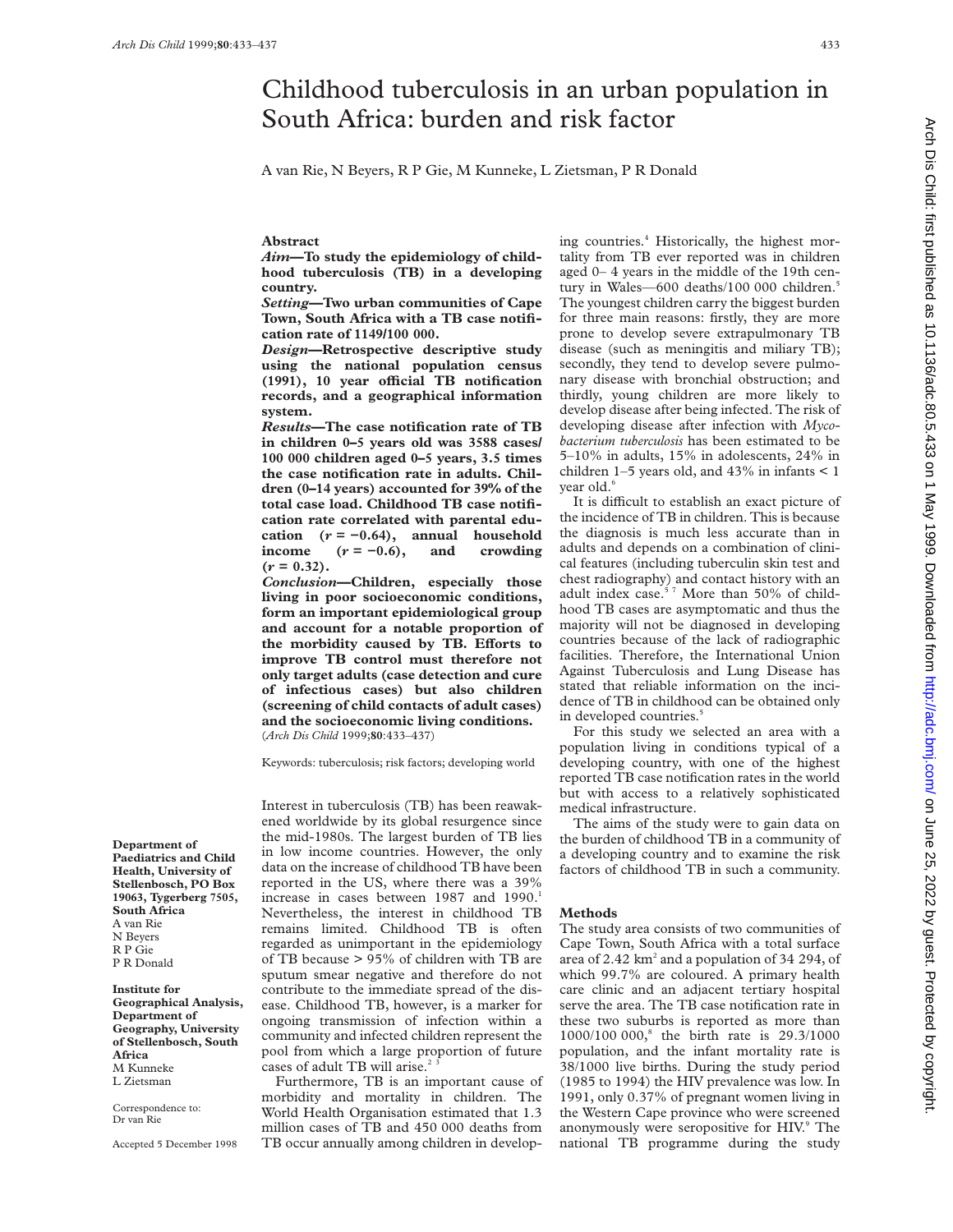

*Figure 1 Age distribution of childhood TB cases. The bar graph shows the annual childhood case load in absolute numbers for the 10 year period of the study. The line represents the annual childhood case load as a percentage of all notified new cases.*

period required the notification of all new cases of active TB and treatment (six months' isoniazid, rifampicin, and pyrazinamide) under supervision at the local health authority clinic. All adult household members and children under 5 years in contact with an index case were requested to visit the clinic to be screened for TB. Since 1972 BCG vaccination in the neonatal period was compulsory and the BCG coverage in the area is greater than 97%.

Ten year official notification records (1985 to 1994) provided the name, address, age, and type of TB of each notified case. All duplicate notifications, previously treated patients, and children reported as "tuberculin skin test positive only" were eliminated to avoid the inaccuracies of a notification system.<sup>10</sup> This allowed us to create a dataset consisting of only new cases. The home addresses of these individual patients were geographically mapped by using a computer based geographical information system.

The 1991 population census data divide the two suburbs into 39 enumerator subdistricts (ESD) with an average population of 900 people (minimum 627 and maximum 1267). The census report provided us for each ESD with demographic variables such as age and sex, social variables such as number of households, education, and type of housing, and economic variables such as employment and annual income per capita. From this data, we calculated one value for each ESD for crowding, economic status, and maternal and paternal education level. Crowding was calculated as

*Table 1 Age distribution, sex ratio, and type of TB in children in South Africa and the US*

|                               | South Africa<br>1985-94 | US (Alabama)<br>$1983 - 93$ <sup>11</sup> |
|-------------------------------|-------------------------|-------------------------------------------|
| Child cases as % of new cases |                         |                                           |
| $0-15$ years                  | 46                      | $2 - 5$                                   |
| $0-5$ years                   | 36.5                    |                                           |
| $6-15$ years                  | 9.5                     |                                           |
| Sex ratio (male/female)       | 0.98                    | 0.94                                      |
| Age distribution $(\%)$       |                         |                                           |
| $0-1$ year                    | 37                      | 41                                        |
| $2-4$ years                   | 42.                     | 22                                        |
| $5-9$ years                   | 17                      | 16                                        |
| $10-14$ years                 | 4                       | 21                                        |
| Type of TB $(\% )$            |                         |                                           |
| Pulmonary                     | 98                      | 82.5                                      |
| Extrapulmonary                | 2                       | 17.5                                      |

The first column gives the results of this study, the second column shows the results of a study conducted by Kimerling *et al*. 11 the average number of adults (> 15 years of age) per room (sleeping and living rooms). Economic status was calculated as the average annual household income. Parental education level was calculated as the percentage of female and male adults (> 15 years of age) who had completed primary school education.

The TB notification data of 1991 were linked with the 1991 ESD data using the geographical information system. The TB case notification rate for each ESD was calculated using the notifications and the population in each ESD. Age specific TB case notification rates were calculated by using the notifications of a specific age group as the numerator and the age specific population as denominator. The TB case notification rates were correlated with crowding, economic status, and maternal and paternal education on the level of each ESD.

Correlations were analysed using Spearman rank correlation coefficients.

### **Results**

TRENDS OVER TIME : STUDY PERIOD 1985 TO 1994 *Case load*

The total annual case load during the 10 year period varied from 327 to 458 and the annual childhood case load from 125 to 268. The percentage of childhood cases as percentage of the total case load ranged from 37% to 58% (fig 1). Among all childhood cases, the proportion of children 0–4 years old ranged from 25% to 49% and the proportion of children 5–14 years old ranged from 7% to 12%. The case load showed no steady increase or decrease during the 10 year period.

#### *Childhood morbidity and mortality*

From 1985 to 1994, there were 1383 cases of TB in children 0–4 years old and 361 cases in children 5–14 years old, representing 36% and 9% of the total case load, respectively (table 1).<sup>11</sup> Of the 1744 children with TB, 60 (3.4%) were younger than 1 year old, 587 (33.6%) were 1 year old, 354 (20.3%) 2 years old, 216 (12.4%) 3 years old, 166 (9.5%) 4 years old, 293 (16.8%) 5–9 years old, and 68 (3.9%) 10–14 years old. The number of male and female children suffering from TB was similar.

Of the 1744 children with TB, 1710 (98%) were notified as pulmonary TB (primary complex, hilar adenopathy, progressive primary disease) *,* and 34 (2%) as extrapulmonary TB (9 tuberculous meningitis, 10 pleural effusion, 5 bone, 4 lymphadenopathy, 1 genitourinary, 1 abdominal, and 4 others). One child died of tuberculous meningitis.

#### STUDY YEAR : 1991

## *Age specific TB case notification rate*

The differences in TB case notification rate between the different age groups was striking (fig 2). The case notification rate of TB in the total population of the two suburbs was 1149/ 100 000 population. In adults (> 15 years old) the case notification rate was 1029/100 000 adults, in children 6–14 years old the case notification rate was 332/100 000 children aged 6–14 years, and in children up to 5 years old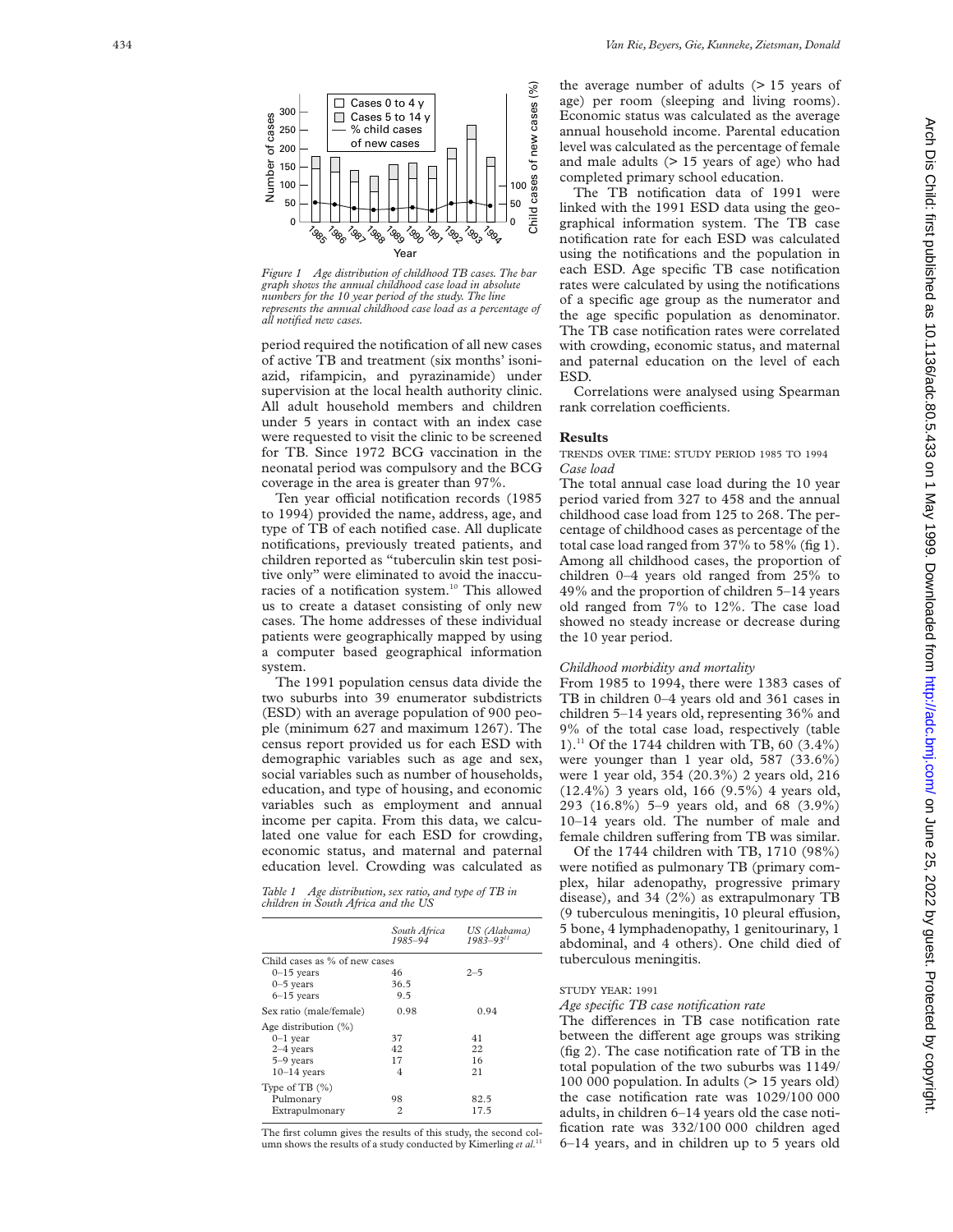

*Figure 2 Age specific TB case notification rates and their geographical distribution within two communities. The age specific case notification rate of TB is shown for: (A) children 0–5 years old: (B) children 6–14 years old; and (C) adults. The geographical variation of the TB case notification rate for each age group is shown by mapping the age specific TB case notification rate for each of the 39 ESDs.*

the case notification rate was 388/100 000 children aged 0–5 years. Apart from the influence of age on the case notification rate of TB, there was a major geographical variation of the TB case notification rate within the community for each age group. The TB case notification rate in the different ESDs ranged from 0 to 14 062/100 000 in children 0–5 years old, from 0 to 3333/100 000 in children 6–14 years old, and from 0 to 2847/100 000 in adults.

*Social and economic risk factors for childhood TB* All the traditional risk factors investigated (crowding, economic status, and education) were significantly related with the TB case notification rate in children 0–5 years old. Parental education (*r* = −0.60, p = 0.000046) and annual household income  $(r = -0.64,$  $p = 0.000015$ ) showed the strongest correlation with the case notification rate of childhood TB (fig 3). The weakest correlation was between crowding and TB case notification rate in young children  $(r = 0.32, p = 0.046)$ . In the study area the median annual household income in 1991 was 22 600 Rand (1 US\$ = 2.7 Rand in 1991), the median number



*Figure 3 Correlation between TB case notification rate/100 000/year in children 0–5 years old and: (A) maternal education (expressed as percentage of female adults who completed primary education); and (B) average annual household income (expressed in Rand; 1 US\$ = 2.7 Rand in 1991).*

of years adults (> 15 years old) had attended school was eight years, and the mean level of crowding was 1.03 adults per room. The area with the highest TB case notification rate in children 0–5 years old (14 062/100 000 children aged 0–5 years) had a high level of crowding (1.49 adults per room), a low mean annual household income (R4450), and a low parental education level (six years of schooling).

## **Discussion**

## EPIDEMIOLOGY OF TB

A striking result of this study is the extremely high TB case notification rate of 3588/ 100 000/year in young children 0–5 years old. This is 3.5 times higher than the case notification rate in adults. Although these are notification rates with the inevitable problem of inaccuracies, we believe that these rates can be useful as an approximation of incidence. An exact picture of the incidence of childhood TB is difficult because of the difficulties in the diagnosis of childhood TB.

Another remarkable finding of this study is the fact that childhood cases make up 46% of all notified TB cases. This percentage is falsely high because in our study all duplicate notifications and retreatment cases were eliminated and only the number of new cases were used to calculate case load. Retreatment cases, which are as infectious as new cases, were ignored even though they contribute to the epidemic and the total case load. In this area, retreatment cases make up 30% of all adult cases and therefore if the total case load includes all notified cases, childhood cases make up 39% of the total case load.

Young children under the age of 5 years are a vulnerable group and can be seen as the virgin population group with a high risk of infection and disease. Because every TB case in a young child is the consequence of a recent infection, this high childhood case load is an indication of continuing transmission of the disease in the community and of partial failure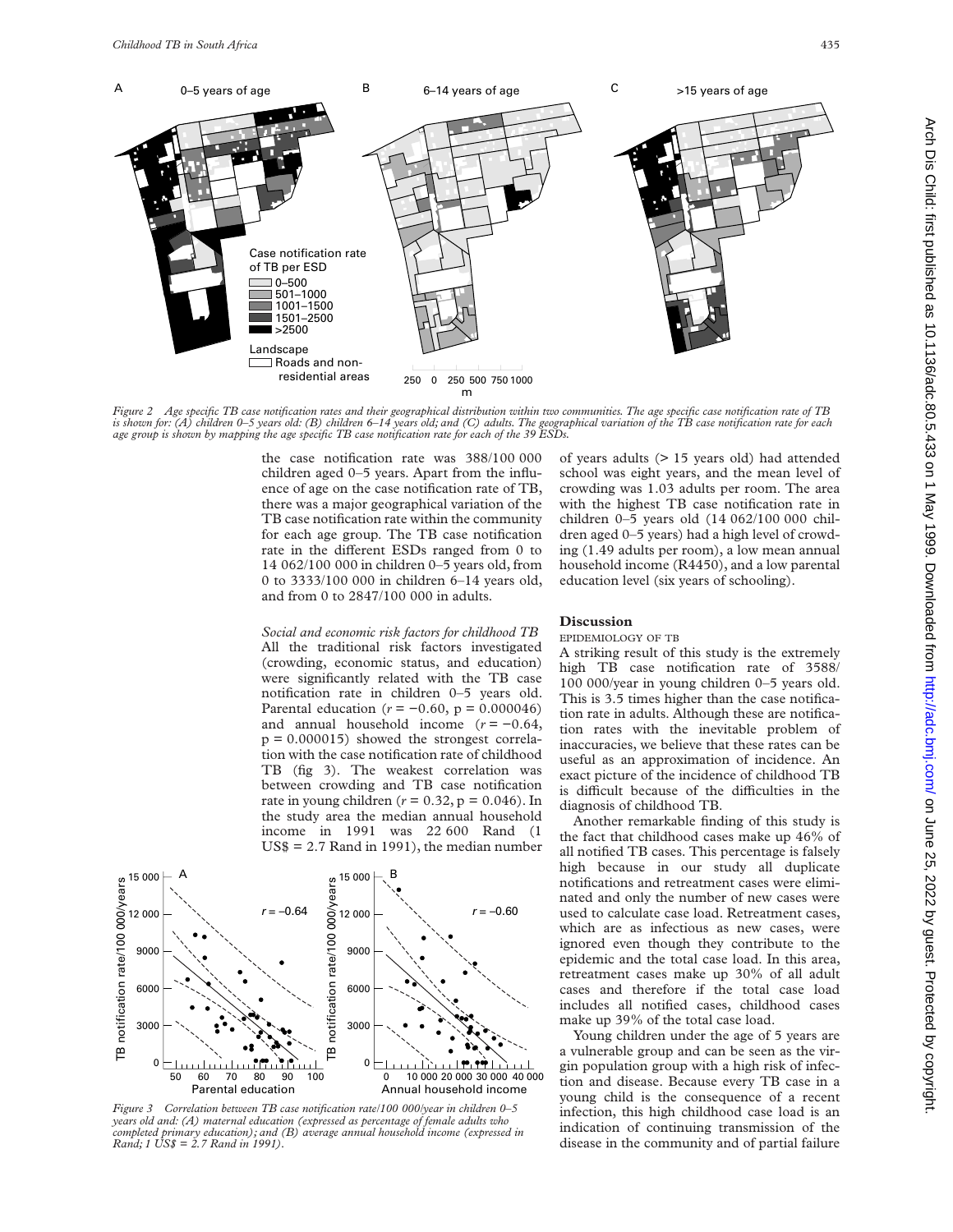of the TB control programme. <sup>1</sup> Furthermore, the infected and diseased children, if not correctly treated, form a pool from which future adult cases can arise. It is widely believed that in the developed world, apart from HIV driven epidemics, reactivation is the main cause of adult disease, while in the developing world recent infection is a more important factor. DNA fingerprinting studies in the developing world (including the area in this study) have shown that many of the strains of *M tuberculosis* are unique representing reactivation disease, while less than half of the strains appear in clusters indicating ongoing recent transmission of disease.12 13 As much as 50% of adult TB worldwide may thus arise from the pool of inadequately treated infected and diseased individuals. The importance of children in the epidemiology of TB should therefore not be underestimated.

Socioeconomic conditions have traditionally been cited as risk factors for developing TB.14 Several studies have shown a correlation between the rate of infection in households, crowding, and poverty (US),<sup>15</sup> between TB case notification rate, income, and socioeconomic characteristics (Canada),<sup>16</sup> and between prevalence of infection, social, and economic environment (Panama).<sup>17</sup> The case notification rate of childhood TB has been reported to be related to crowding  $(US)$ ,<sup>18 19</sup> income  $(US)$ ,<sup>19 20</sup> rate of unemployment  $(US),<sup>20</sup>$  infant mortality  $(US),<sup>19</sup>$  and social deprivation  $(UK).<sup>21</sup>$  That all three factors studied by us (crowding, economic status, and parental education) were significantly correlated with the case notification rate of TB in children was thus expected. The correlation between maternal literacy and childhood morbidity and mortality is well known. This study confirms this correlation for childhood TB. The mechanism through which socioeconomic disadvantages influence health is complex as all socioeconomic factors are interrelated. Education is important as it determines the economic status of a person (and thus the ability to afford healthy environments) and their understanding of the disease. The more educated the parent is, the more likely he or she is to seek help when they experience symptoms, potentially resulting in a shorter exposure time of the child to the infectious parent. With a higher education level, the parents are also more likely to understand the importance of screening their children for possible infection with *M tuberculosis* so that prophylaxis can be given before disease occurs.

#### CHILDHOOD TB : DIFFERENCES BETWEEN THE DEVELOPING AND DEVELOPED WORLD

The results of our study in a developing country with a high TB case notification rate illustrates major differences in the epidemiology of childhood TB when compared to studies recently reported from developed countries.

Firstly, studies in the Bronx, New York<sup>18</sup> showed a significant correlation between the percentage of people living in crowded conditions (more than one person per room) and childhood TB. When this definition of crowding was used in our study, 100% of people live in crowded conditions and therefore no correlation calculations could be made. When the definition was changed and crowding calculated as adult persons per room, a weak correlation between crowding and TB case notification rate in children was found. This might be because there is a "saturation level" for the influence of crowding and once a certain level of crowding is reached, a further increase does not necessarily increase the risk for transmission of *M tuberculosis*. Another possible explanation is that in an area with a TB epidemic, the spread of TB is dependent on conditions in the whole community and not only on crowding within the household.

A second remarkable difference is the percentage of childhood cases of the total case load. Percentages for the developed world vary between  $2\%$  and  $7\%$ ,<sup>11 22-24</sup> much lower than the 15% estimation for the developing world in  $1990^{25}$  and the 39% in our study population. This could be explained by a difference in the population structure, with a higher percentage of young children in the developed world (33% of the population in the studied communities are children 0–14 years old). A higher percentage of children in the population results in a higher number of children per household (average of three in our study population), and thus a higher chance of an infectious parent infecting at least one of the children. In addition transmission of *M tuberculosis* from an infectious adult to a child and subsequent development of disease may be enhanced by a combination of the high case notification rate of TB and poor socioeconomic circumstances.

A third difference is the fact that the percentage of older children (5–14 years old) with TB in this study (21%) is significantly lower when compared to 37% of children in the study from Alabama.<sup>11</sup> The difference is even larger when one considers only the children in the age group  $10-14$  years  $(3.9\% \text{ } v \text{ } 21\%^{11}),$ which illustrates the low TB case notification rate in the "favoured age" group of 6–14 years.<sup>26 27</sup> A reason for these differences might be that the contact screening in developed countries is not limited to the age group of 0–5 years like in our study but extends to all children.

A last difference is the fact that the percentage of extrapulmonary TB in children in the developed world is larger (17.5%<sup>11</sup> v 2%). It is known that as a TB epidemic is overcome, the case notification rate of pulmonary TB decreases faster compared to the case notification rate of extrapulmonary TB.<sup>27</sup> The low percentage of extrapulmonary TB in our study can further be explained by the fact that more than 97% of children have received BCG vaccination, which is known to decrease the percentage of extrapulmonary disease.<sup>28</sup>

## IMPLICATIONS FOR TB CONTROL PROGRAMMES

Since the source of infection in every child with TB is an infectious adult, treating smear positive infectious adults is the priority as this is the key to interrupt transmission of TB. This is best achieved by following WHO guidelines until the goal of 85% cure of all new smear Arch Dis Child: first published as 10.1136/adc.80.5.433 on 1 May 1999. Downloaded from http://adc.bmj.com/ on June 25, 2022 by guest. Protected by copyright on June 2022 by guest Protected by guest protected by copyright. The main state of the State of the State of the State as 10.1136/adc. Protected by substitute and the State of the State of the State of the State of the Sta